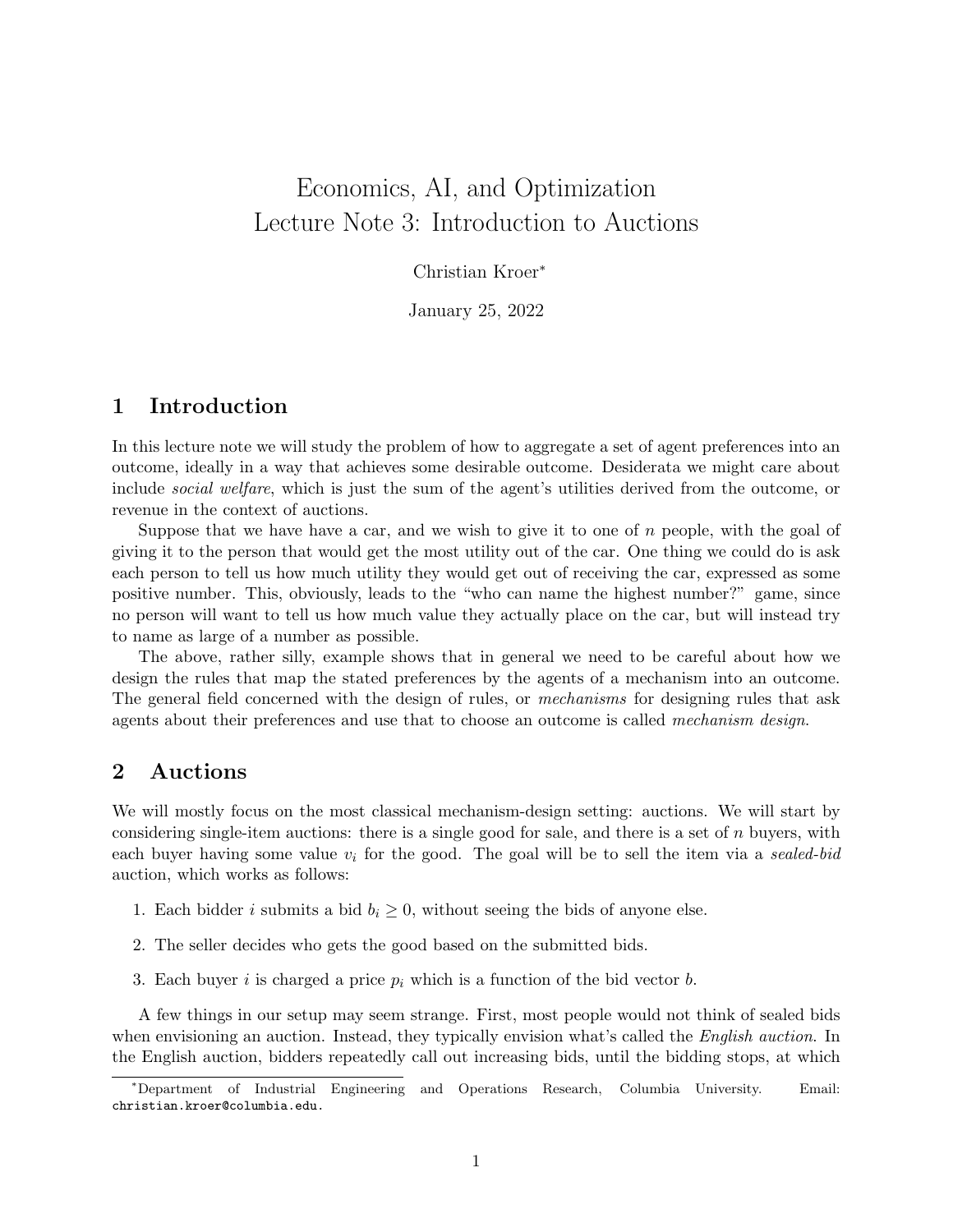point the highest bidder wins and pays their last bid. This auction can be conceptualized as having a price that starts at zero, and then rises continuously, with bidders dropping out as they become priced out. Once only one bidder is left, the increasing price stops and the item is sold to the last bidder at that price. This auction format turns out to be equivalent to the *second-price* sealedbid auction which we will cover below. Another auction format is the *Dutch auction*, which is less prevalent in practice. It starts the price very high such that nobody is interested, and then continuously drops the price until some bidder says they are interested, at which point they win the item at that price. The Dutch auction is likewise equivalent to the first-price sealed-bid auction, which we cover below.

Secondly, it would seem natural to always give the item to the highest bid in step 2, but this is not always done (though we will focus on that rule). Thirdly, the pricing step allows us to potentially charge more bidders than only the winner. This is again done in some reasonable auction designs, though we will mostly focus on auction formats where  $p_i = 0$  if i does not win.

When thinking about how buyers are going to behave in an auction, we need to first clarify what each buyers knows about the other bidders. The typical setting is one where each buyer  $i$ has some distribution  $F_i$  from which they draw their bid. Every buyer knows the distribution of every other buyer, but they only get to observe their own value  $v_i \sim F_i$  before choosing their bid  $b_i$ . For this model, we need a new game-theoretic equilibrium notion called a *Bayes Nash equilibrium* (BNE). A BNE is a set of mappings  $\{\sigma_i\}_{i=1}^n$ , where  $\sigma_i(v_i)$  specifies the bid that buyer i submits when they have value i, such that for all values  $v_i$  and alternative bids  $b_i$ ,  $\sigma_i(v_i)$  achieves at least as much utility as  $b_i$  in a Bayesian sense:

$$
\mathbb{E}_{v_{-i} \sim F_{-i}}[u_i(\sigma_i(v_i), \sigma_{-i}(v_{-i})) | v_i] \geq \mathbb{E}_{v_{-i} \sim F_{-i}}[u_i(b_i, \sigma_{-i}(v_{-i})) | v_i].
$$

In the auction context,  $u_i(b_i, \sigma_{-i}(v_{-i}))$  is utility that buyer i derives given the allocation and payment rule. The idea of a BNE works more generally for a game setup where  $u_i$  is some arbitrary utility function.

We will now introduce some useful mechanism-design terminology. We will introduce it in this single-item auction context, but it applies more broadly.

Efficiency.  $[***\text{ write?}$  \*\*\* Revenue.  $[***\text{ write?}***]$ 

Truthfulness, strategyproofness, and incentive compatibility. Informally, we say that an auction is truthful or incentive compatible (IC) if buyers maximize their utility by bidding their true value (i.e.  $b_i = v_i$ ). More formally, an auction is *dominant strategy incentive compatible* (DSIC) if a buyer maximizes their utility by bidding their value, no matter what everyone else does. Saying that an auction (or more generally a mechanism) is "truthful" or "strategyproof" typically means that it is DSIC. DSIC auctions are very attractive because it means that buyers do not need to worry about what the other buyers will do: no matter what happens, they should just bid their value. This also means that, as auction designers, we can reasonably expect that buyers will bid their true value (or at least try to, if they are not perfectly capable of estimating it themselves). This makes it much easier to reason about aspects such as efficiency or revenue.

A slightly weaker degree of truthfulness is that of Bayes-Nash incentive compatibility: an auction is Bayes-Nash IC if there exists a BNE where every buyer bids their value. It is clear why this notion is less appealing: Now buyers need to worry about whether other buyers are going to bid truthfully. If they think that they will, then we might expect them to bid their value as well. However, if the system starts out in some other state, we might worry that buyers will adapt their bidding over time in a way that pushes them into some other non-truthful equilibrium.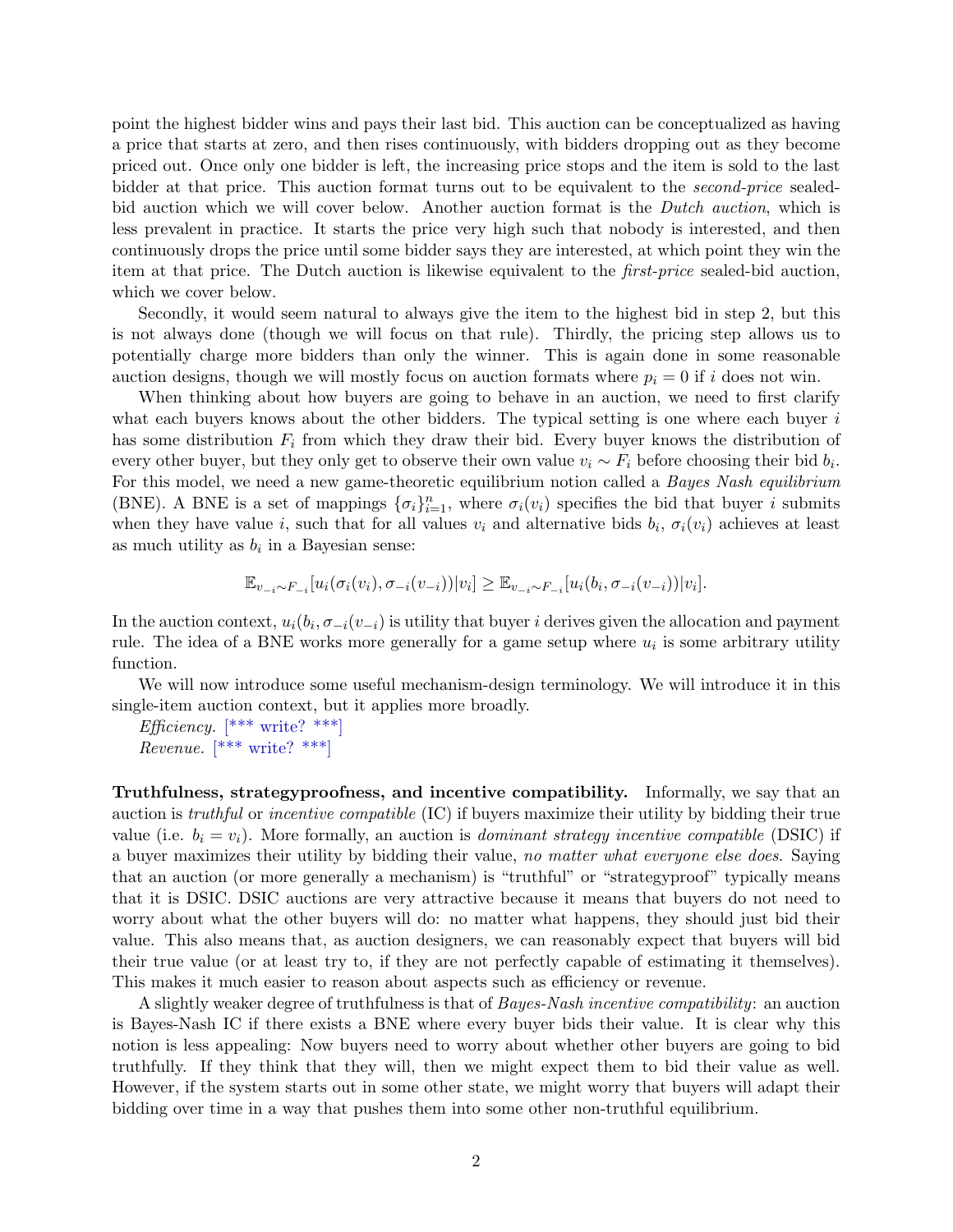#### 2.1 First-price auctions

First-price auctions are perhaps what most people imagine when we say that we are selling our good via a sealed-bid auctions. In first-price auctions, each buyer submits some bid  $b_i \geq 0$ , and then we allocate the item to the buyer  $i^*$  with the highest bid and charge that buyer  $b_{i^*}$ . This is also sometimes referred to as pay-your-bid.

Let's briefly try to reason about what might happen in a first-price auction. Clearly, no buyer should bid their true value for the good under this mechanism; in that case they receive no utility even when they win. Instead, buyers should *shade* their bids, so that they sometimes win while also receiving strictly positive utility. The problem is that buyers must strategize about how other buyers will bid, in order to figure out how much to shade by.

This issue of shading and guessing what other buyers will bid happened in early Internet ad auctions, where first-price auctions were initially adopted. Overture was an early pioneer in selling Internet sponsored search ads via auction. They initially ran first-price auctions, and provided services to MSN and Yahoo (which were popular search engines at the time). Bidding and pricing turned out to be very inefficient, because buyers were constantly changing their bids in order to best respond to each other. Plots of the price history show a clear "sawtooth pattern," where a pair of bidders will take turns increasing their bid by 1 cent each, in order to beat the other bidder. Finally, one of the bidders reaches their valuation, at which point they drop their bid much lower in order to win something else instead. Then, the winner realizes that they should bid much lower, in order to decrease the price they pay. At that point, the bidder that dropped out starts bidding 1 cent more again, and the pattern repeats. This leads to huge price fluctuations, and inefficient allocations, since about half the time the item goes to the bidder with the lower valuation.

All that said, it turns out that there does exist at least one interesting characterization of how bidding should work in a single-item first-price auction (the Overture example technically consists of many "independent" first-price auctions; though that independence does not truly hold as we shall see later).

For this characterization, we assume the following symmetric model: we have  $n$  buyers as before, and buyer *i* assigns value  $v_i \in [0, \omega]$  for the good. Each  $v_i$  is sampled IID from an increasing distribution function  $F$ .  $F$  is assumed to have a continuous density  $f$  and full support. Each bidder knows their own value  $v_i$ , but only knows that the value of each other buyer is sampled according to  $F$ .

Given a bid  $b_i$ , buyer i earns utility  $v_i - b_i$  if they win, and utility 0 otherwise. If there are multiple bids tied for highest then we assume that a winner is picked uniformly at random among the winning bids, and only the winning bidder pays.

It turns out that there exists a *symmetric equilibrium* in this setting, where each bidder bids according to the function

$$
\beta(v_i) = \mathbb{E}[Y_1|Y_1 < v_i],
$$

where  $Y_1$  is the random variable denoting the maximum over  $n-1$  independently-drawn values from F.

<span id="page-2-0"></span>**Theorem 1.** If every bidder in a first-price auction bids according to β then the resulting strategy profile is a Bayes-Nash equilibrium.

*Proof.* Let  $G(y) = F(y)^{n-1}$  denote the distribution function for  $Y_1$ .

Suppose all bidders except i bids according to  $\beta$ . The function  $\beta$  is continuous and monotonically increasing: a higher value for  $v_i$  simply adds additional values to the highest end of the distribution. As a consequence, the highest bid other than that of bidder i is  $\beta(Y_1)$ . It follows that bidder i should never bid more than  $\beta(\omega)$ , since that is the highest possible other bid. Now consider bidding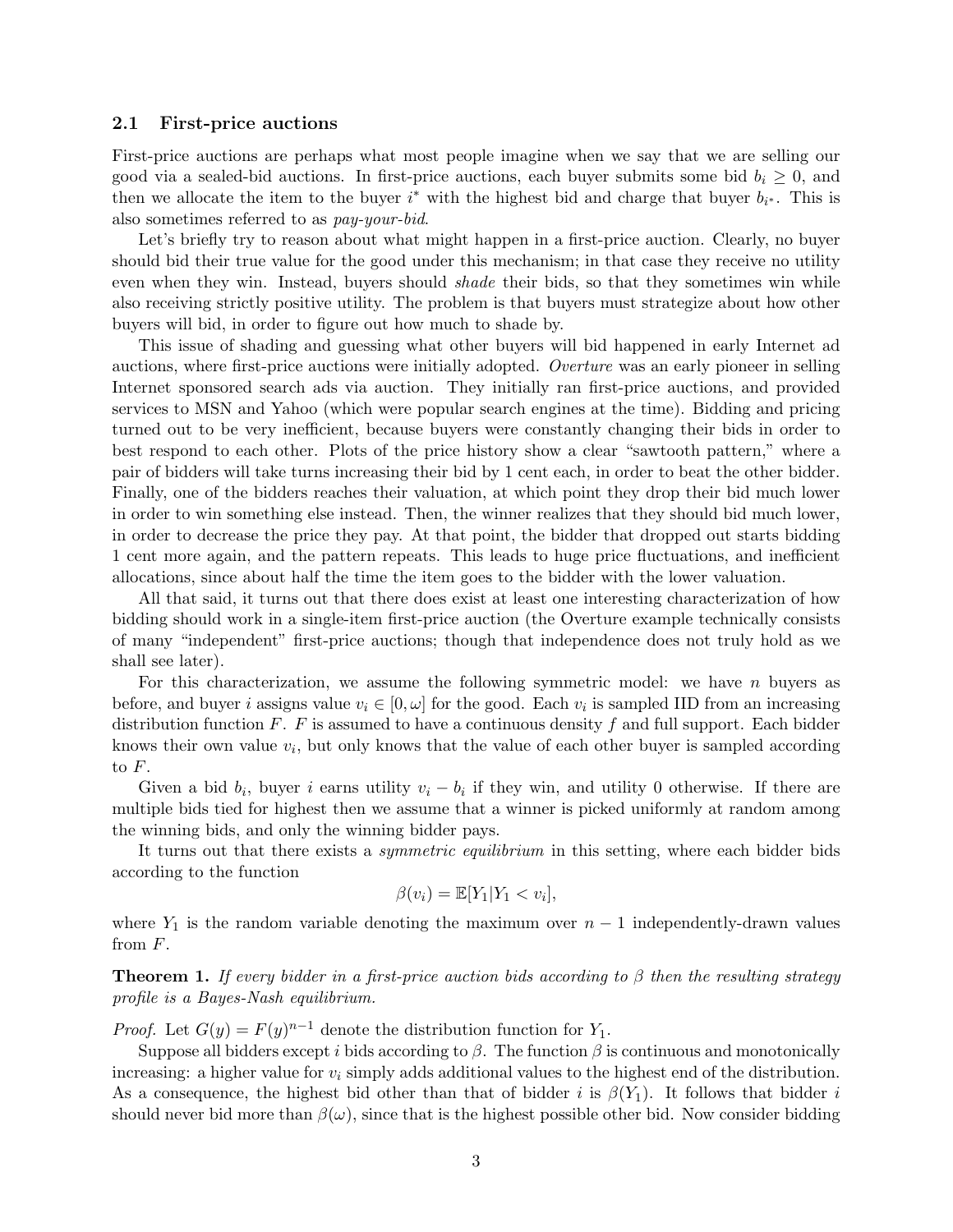$b_i \leq \beta(\omega)$ . Letting z be such that  $\beta(z) = b_i$ , the expected value that bidder i obtains from bidding  $b_i$  is:

$$
\Pi(b_i, v_i) = G(z)[v_i - \beta(z)]
$$
  
\n
$$
= G(z)v_i - G(z)\mathbb{E}[Y_1|Y_1 < z]
$$
 by definition of  $\beta(z)$   
\n
$$
= G(z)v_i - \int_0^z yg(y)dy
$$
 by definition of expectation  
\n
$$
= G(z)v_i - G(z)z + \int_0^z G(y)dy
$$
 integration by parts  
\n
$$
= G(z)(v_i - z) + \int_0^z G(y)dy
$$

Now we can compare the values from bidding  $\beta(v_i)$  and  $b_i$ :

$$
\Pi(\beta(v_i), v_i) - \Pi(b_i, v_i) = G(v_i)(v_i - v_i) + \int_0^{v_i} G(y)dy - G(z)(v_i - z) - \int_0^z G(y)dy
$$
  
=  $G(z)(z - v_i) - \int_{v_i}^z G(y)dy$ 

If  $z \ge v_i$  then this is clearly positive since  $G(z) \ge G(y)$  for all  $y \in [v_i, z]$ . If  $z \le v_i$ , then  $G(z) \le G(y)$ , and so we have a negative number and subtract a more negative number.  $\Box$ 

A nice property that follows from the monotonicity of  $\beta$  is that the item is always allocated to the bidder with the highest valuation, and thus the symmetric equilibrium is efficient.

#### 2.2 Second-price auctions

Now we look at another pricing rule: the *second-price auction*. The *second-price auction* turns out to simply allow buyers to submit their true value as their bid. In a second-price auction, the winning bidder  $i^*$  is charged the *second-highest bid*. It's easy to see that a bidder should simply bid their valuation in this auction format. There are four cases to consider for a non-truthful bid  $b_i \neq v_i$ :

- 1.  $b_i > v_i \ge b_2$  where  $b_2$  is the second-highest bid. In that case buyer i would have gotten the same utility from bidding  $v_i$ .
- 2.  $b_i > b_2 > v_i$  where  $b_2$  is the second-highest bid. In that case buyer i wins, but gets utility  $v_i - b_2 < 0$ , and they would have been better off bidding their valuation.
- 3.  $b_i < b_2 < v_i$  where  $b_2$  is the second-highest bid. In that case buyer i does not win, but they could have won and gotten strictly positive utility if they had bid their valuation.
- 4.  $b_2 < b_i < v_i$  where  $b_2$  is the second-highest bid. In that case buyer i wins, but they would have won, and paid the same, if they had bid their true value.

It follows that the second-price auction is DSIC, because an agent should report their true valuation no matter what everybody else does. The second-price auction is also efficient, in the sense that it maximizes social welfare (since the item goes to the buyer with the highest value). Finally, it is computable, in the sense that it is easy to find the allocation and payments.

Note that the first-price auction is also computable, and under the symmetric equilibrium given in theorem [1](#page-2-0) it is also efficient. But it is not truthful, and it is not hard to come up with a simple discrete setting where there is not even an equilibrium.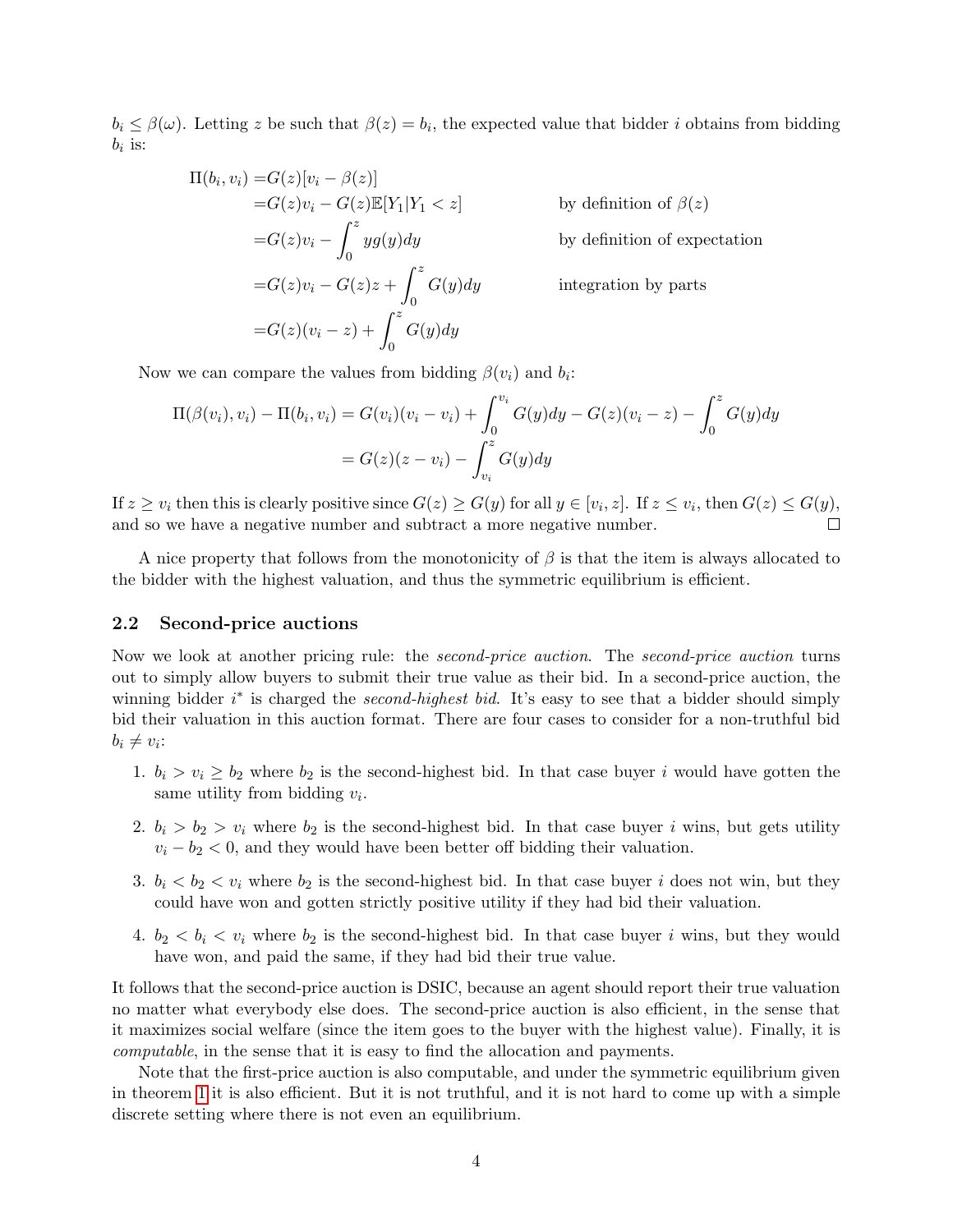

<span id="page-4-0"></span>Figure 1: Left: A Google query for "mortgage" shows 2 ads. Organic search results follow further down. Right: The front page of Reddit. The second feed story is an ad.

#### 2.3 Sponsored Search Auctions

First and second-price auctions are natural to think of due to traditional ideas of what auctions are. However, in the modern Internet era new types of auction settings have become prevalent that go beyond single-item auctions. This is largely due to Internet advertising, which funds essentially the entirety of Google as well as Facebook and other free major Internet services such as Twitter and Reddit. In these auctions there are multiple reasons why we cannot simply analyze singleitem auctions as above. Two major reasons are: 1) advertisers participate in millions of auctions and have budgets that span across these auctions, and 2) each individual auction typically has multiple ad slots for sale. We will now investigate the second reason, while the first reason will be investigated in the next lecture note.

The classical example of a sponsored search auction is a Google query, where a few ads (typically 2) are shown at the top of the search. Figure [1](#page-4-0) on the left shows an example search for the keyword "mortgage." The sponsored search auction model can also be used to approximate other settings such as the insertion of ads in a feed. For example, Reddit typically inserts 1 ad in the set of visible results before scrolling (see Figure [1](#page-4-0) on the right), with another ad appearing in the next 10-15 results (tested March 28th 2020). Similarly, Facebook and Twitter insert 1-2 sponsored posts near the top of the feed. Truly capturing feed auctions does require some care, however. The assumption of there being a fixed number of items is incorrect for that setting. Instead, the number of ads shown depends on how far the user scrolls, the size of the ads, and what else is being shown in terms of organic content.

In the sponsored search auction model, a set of k slots are for sale. The slots are shown in ranked order, and the value that an advertiser derives from showing their ad in a particular slot j decomposes into two terms  $v_{ij} = c_i q_j$  where  $c_i$  is the value that the advertiser places on a user clicking on their ad, and  $q_i$  is the advertiser-independent click probability of slot j. It is assumed that  $q_1 \ge q_2 \ge \cdot \ge q_k$ , i.e. the top slot is better than the second slot, and so on. It is assumed that advertisers are not inherently interested in getting their ad shown. Instead, their goal is to get the user to click on the ad. Hence, our auction design will only charge an advertiser if their ad is shown.

The *generalized second-price* (GSP) auction sells the k slots as follows: we collect a set of bids  $b \in \mathbb{R}^n$  (assume  $n \geq k$ ). Then we sort b (say in the order  $b_1 \geq b_2 \geq \cdots \geq b_n$ ), and allocate the slots in order of bids (so  $b_1$  gets slot 1, up to bid  $b_k$  getting slot k). If the user clicks on ad  $i \leq k$ , then advertiser i is charged the next-highest bid  $b_{i+1}$ . GSP generalizes second-price auctions in the sense that if  $k = 1$  then this auction format is equivalent to the standard second-price auction (if we take expected values in lieu of the pay-per-click model).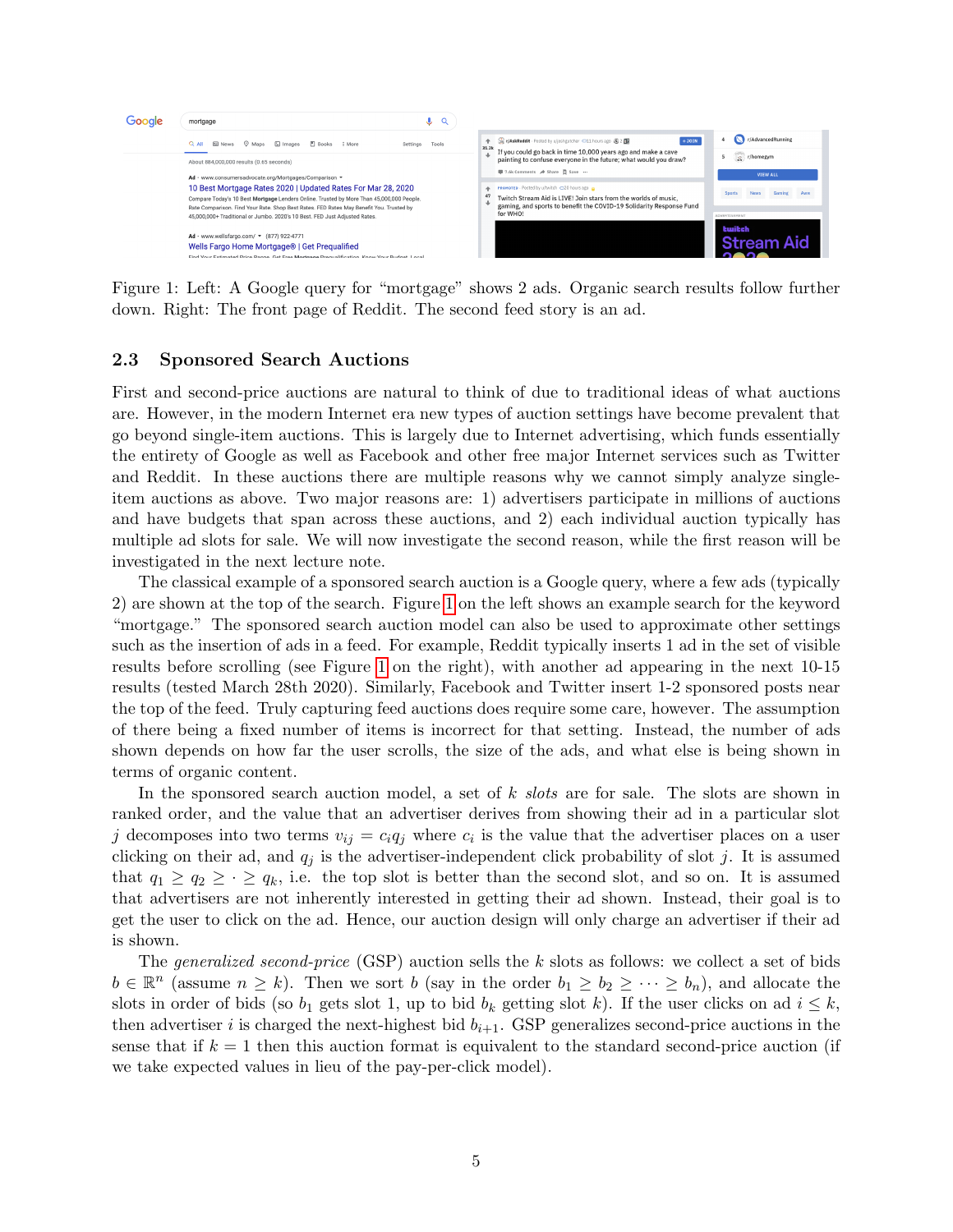## 3 Mechanism Design

More generally, in mechanism design:

- There's a set of outcomes O, and the job of the mechanism is to choose some outcome  $o \in O$
- Each agent *i* has a private type  $\theta_i \in \Theta_i$ , that they draw from some publicly-known distribution  $F_i$
- Each agent i has some publicly-known valuation function  $v_i(\phi|\theta_i)$  that specifies a utility for each outcome, given their type
- The goal of the center is to design a mechanism that maximizes some objective, e.g. social welfare  $\sum_i u_i(o|\theta_i)$

A mechanism takes as input a vector of reported types  $\theta$  from the players, and outputs an outcome, formally it is a function  $f : \times_i \Theta_i \to O$  that specifies the outcome that results from every possible set of reported types. In mechanism design with money, we also have a payment function  $g: \times_i \Theta_i \to \mathbb{R}^n$  that specifies how much each agent pays under the outcome. In less formal terms, a mechanism merely specifies what happens, given the reported types from the agents. In first and second-price auctions the outcome function was the same (allocate to the highest bidder), but the payment function was different. We could potentially also allow randomized mechanism  $f: \times_i \Theta_i \to \Delta(O)$  that map to a probability distribution over the outcome space.

How do we analyze what happens in a given mechanism? The ideal answer is that every agent is best off reporting their true type, no matter what everybody else does, i.e. the mechanism should be DSIC. Formally, that would mean that for every agent i, type  $\theta_i \in \Theta_i$ , any type vector  $\theta_{-i}$  of the remaining agents, and misreported type  $\theta'_i \in \Theta_i$ :

$$
\mathbb{E}\left[v_i(f(\theta_i, \theta_{-i}))\right] \geq \mathbb{E}\left[v_i(f(\theta'_i, \theta_{-i}))\right],
$$

where the expectation is over the the potential randomness of the mechanism. If there is also a payment function g and agents have quasi-linear utilities then the inequality is

$$
\mathbb{E}\left[v_i(f(\theta_i,\theta_{-i})) - g(\theta_i,\theta_{-i})\right] \geq \mathbb{E}\left[v_i(f(\theta'_i,\theta_{-i})) - g(\theta'_i,\theta_{-i})\right],
$$

A less satisfying answer is that there exists a Bayes-Nash equilibrium of the game induced by the mechanism, in which every agent reports their true type. Formally, that would mean that for every agent *i*, type  $\theta_i \in \Theta_i$ , and misreported type  $\theta'_i \in \Theta_i$ :

$$
\mathbb{E}\left[v_i(f(\theta_i, \theta_{-i}))\right] \geq \mathbb{E}\left[v_i(f(\theta_i', \theta_{-i}))\right],
$$

where the expectation is over the types  $\theta_{-i}$  of the other agents, and the potential randomness of the mechanism. This constraint just says that reporting their true type should maximize their expected utility, given that everybody else is truthfully reporting. This can likewise be generalized for a payment function g.

In the setting where we can charge money, the *Vickrey-Clarke-Groves* (VCG) mechanism is DSIC and maximizes social welfare. In VCG, after receiving the type vector  $\theta$ , we pick the outcome o that maximizes the report welfare. The key to then making this choice incentive compatible is that we charge each agent their externality:

$$
\max_{o' \in O} \sum_{i' \neq i} v_{i'}(o'|\theta_{i'}) - \sum_{i' \neq i} v_{i'}(o|\theta_{i'}).
$$